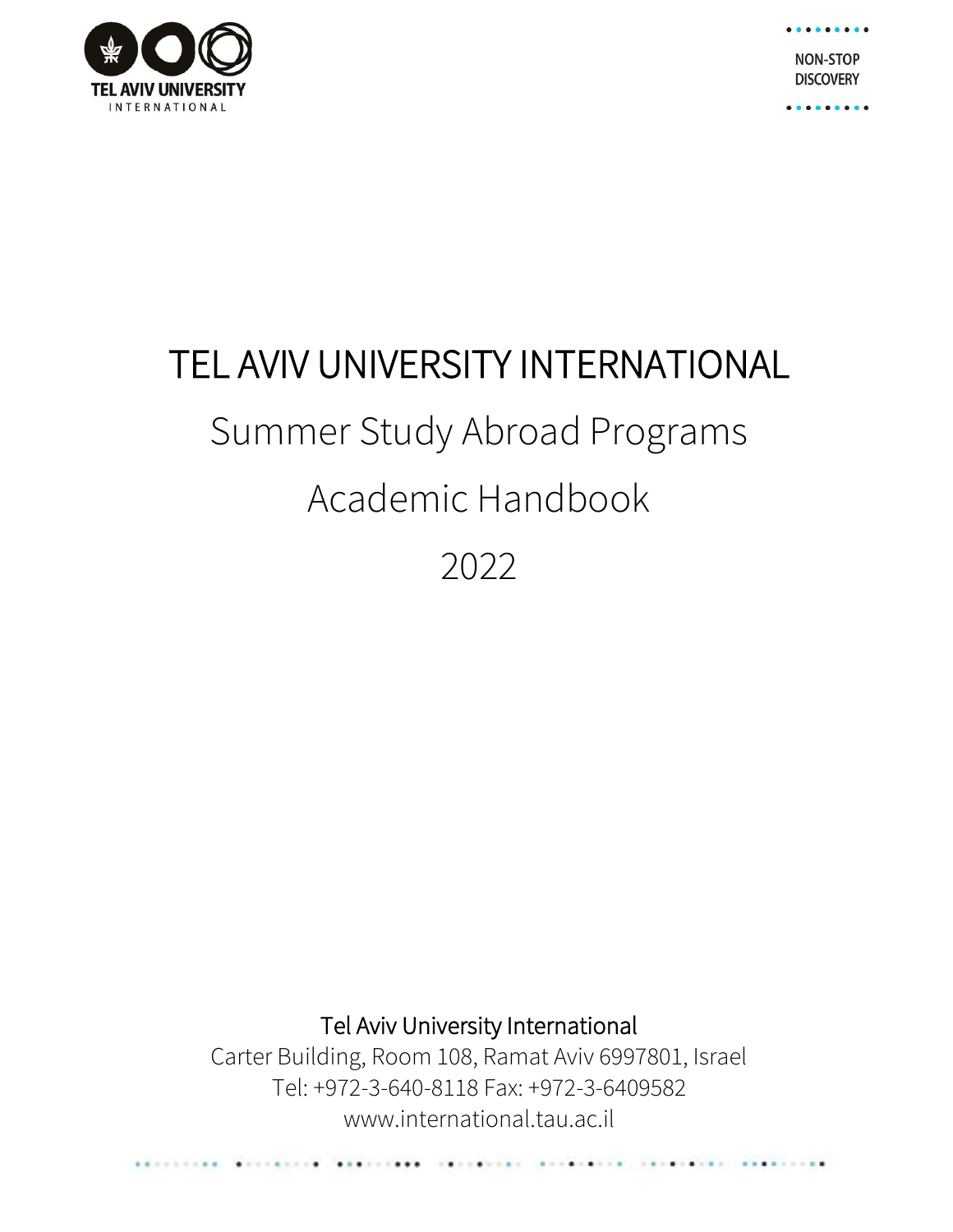### \*\*\*\*IMPORTANT INFORMATION DURING COVID-19\*\*\*\*

Due to different challenges and restrictions during COVID-19, please take under consideration that regulations may change at any time and therefore our team will update you as we go.

In the event of lockdown in Israel, consulate closures, limitations on entry into Israel or any other restrictions imposed as a result of the Covid-19 pandemic, TAU does not guarantee assistance to students regarding entry into Israel. Please take that under consideration while planning your trip.

It is recommended to check the updates regarding COVID-19 regulations in Israel; All the updated Israeli Ministry of Health guidelines can be found [here.](https://www.gov.il/en/Departments/Guides/ramzor-cites-guidelines)

### Welcome to TAU International from the Academic Team!

Welcome to TAU International! In this handbook you will find all of the academic information you need regarding courses, academic policies, registration and more. We at TAU International wish you a wonderful and enriching summer, both academically and personally. We can reached for any academic questions throughout your time with us a[t tauiacademic@tauex.tau.ac.il.](mailto:tauiacademic@tauex.tau.ac.il)

### TAU Accreditation and Academic Committee

Tel Aviv University is accredited by the Israeli Ministry of Education and the Council for Higher Education in Israel. In the United States, Tel Aviv University participates with the Department of Education's FFELP. For FFELP purposes, Tel Aviv University is registered with the Department of Education (Title IV Code 008373-00 or electronic G08373).

In addition, Tel Aviv University International strives for excellence in the field of education abroad, and is a proud member of NAFSA: Association of International Educators and the Forum on Education Abroad. The University maintains study abroad agreements and close affiliations with many top academic institutions in the United States and worldwide.

TAU International academics are overseen by an academic committee which is led by the Academic Head and Vice Rector of Tel Aviv University. The Academic Committee consists of an additional three TAU full professors. Each course offered by TAU International must first be evaluated and approved by the committee and Vice Rector. All courses and faculty of TAU International are fully evaluated each semester to ensure top quality and rigorous academic experiences for students.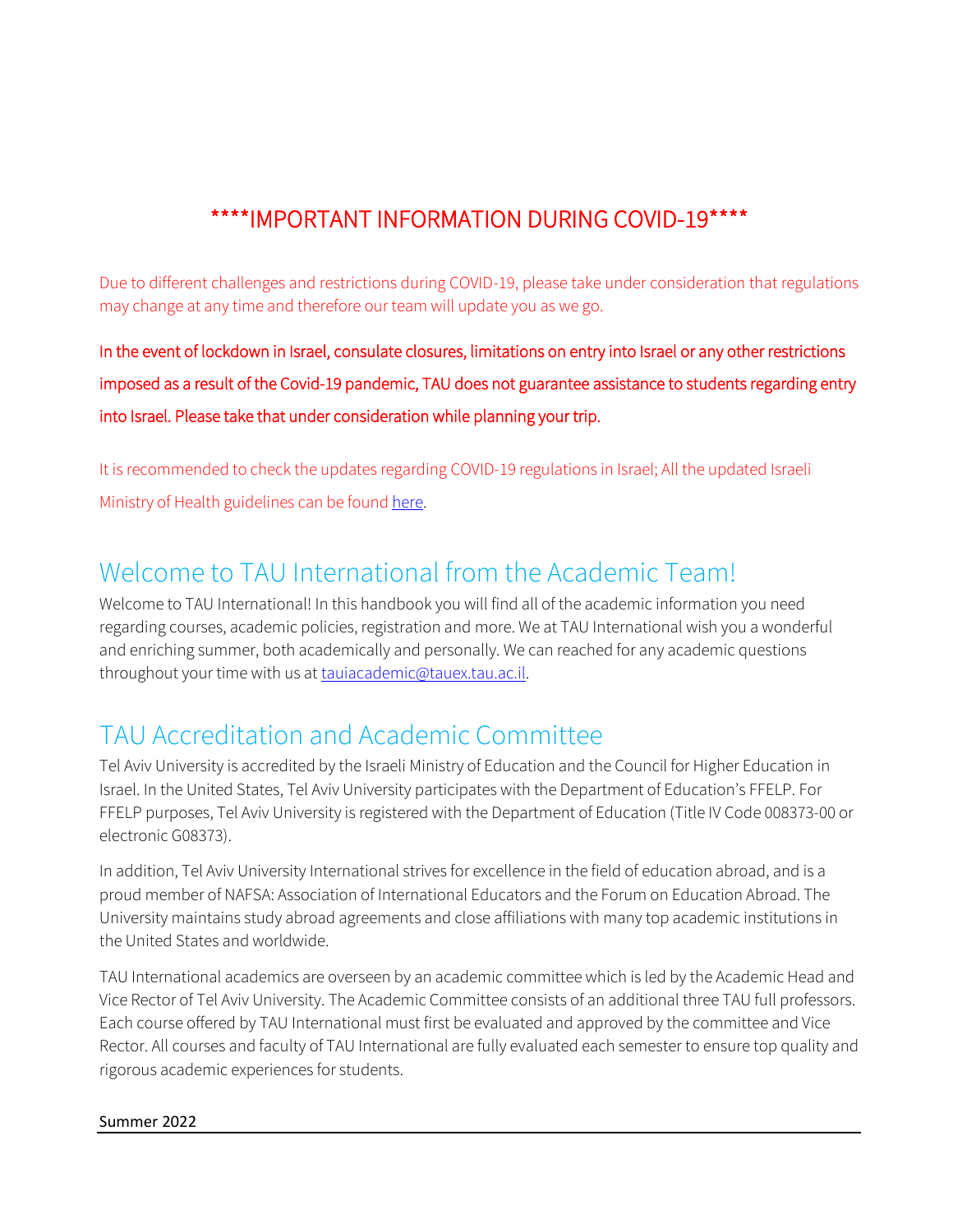IN ORDER TO MAINTAIN OUR ACADEMIC ACCREDITATION, WE CANNOT APPROVE IN-CLASS OR ONLINE EXAMS TO BE TAKEN ON ALTERNATE DATES/TIMES THAN SCHEDULED. THIS INCLUDES MID-TERMS, FINALS, AND ANY OTHER SCHEDULED IN-CLASS OR ONLINE EXAM. CHECK THE SYLLABI AND/OR SPEAK TO YOUR PROFESSORS EARLY IN THE SEMESTER IF YOU AREN'T CLEAR ON THE DATES OF YOUR EXAMS. YOU ARE RESPONSIBLE FOR KNOWING THESE DATES AND PLANNING TO BE IN CLASS ON THESE DAYS BECAUSE AGAIN, THE EXAM DATES CANNOT BE CHANGED AND NO MAKE-UP EXAMS ARE GIVEN.

# TAU International Faculty

The programs and courses offered by TAU International feature many of the university's top professors and instructors[. Here](https://international.tau.ac.il/faculty_academic_staff) is a list of professors and academic staff who provide teaching through TAU International. Contact information for each faculty member can be found on this site, and also on the syllabus provided for each course. In addition, faculty can be contacted through their Moodle course sites. If for any reason a student in having difficulty reaching a TAU International faculty member, the student can email the TAU International Academic Team a[t tauiacademic@tauex.tau.ac.il.](mailto:tauiacademic@tauex.tau.ac.il)

### Important Academic Dates

A complet[e program calendar](https://international.tau.ac.il/Calendar_for_Summer_Programs) and [a courses timetable](https://international.tau.ac.il/Summer_Courses_Timetable) for your Study Abroad Semester can be found on the TAU International web site.

### Early Departures and Exam Dates

Early departures prior to the last class day are not approved. In addition, TAU is never allowed to give a scheduled in-class/online exam on a different date than planned – this is the case for all types of courses and in-class/online exams whether it's a STEM course, BA course or Study Abroad/Summer course.

In cases where an in-class/online exam is not a factor, it may be possible to approve an early departure in some rare cases for students whose home university's next semester overlaps with the Tel Aviv University semester and the student is officially enrolled in courses at the home university for this following semester (but again, this is not possible in the case of granting an early or late in-class/online exam – these can never be changed and are excluded from this exception). In these cases, written proof of the overlap, written approval from the home school, and proof of enrollment in the overlapping home school course is required. An explanatory formal letter from the student is required as well. All documents will be examined by the Academic Committee to be formally approved. In case of approved early departure, the student's formal letter will be forwarded to his school with the transcript. If a student departs early without receiving an official approval from the Academic Committee, his/her absence will be reflected in his/her final grade.

Please note that such approval can only be given by the TAU International Academic Committee (request must be submitted through the TAU Academic Team at [tauiacademic@tauex.tau.ac.il\)](mailto:tauiacademic@tauex.tau.ac.il). An early departure approval or an alternate exam time/date approval cannot be given by the course professors.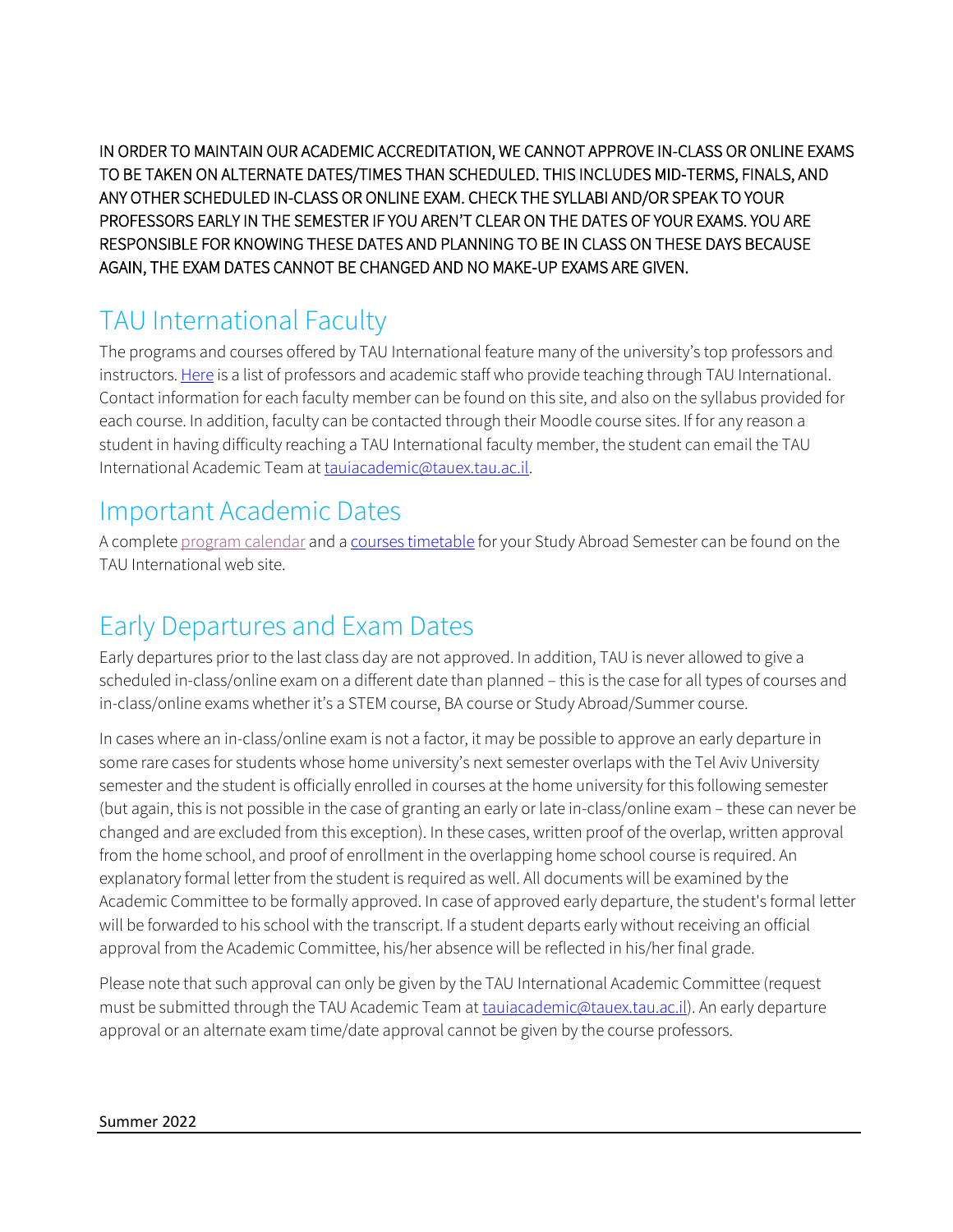Please note final grades and/or transcripts cannot be issued to students prior to the program end date, including for Ulpan, except in the case of a complete withdrawal from the entire program.

### Academic Requirements

Attendance is mandatory in all of the summer courses including Hebrew Ulpan. Due to the short duration of summer courses, material is taught intensively and even missing one class can cause a student to fall significantly behind in course material. Thus, is it not recommended to miss classes during the summer and please note that faculty can and will take attendance regularly. Missing classes will be reflected in the final grade of the course.

Up to two justified absences from classes may be accepted (for example: emergency matter or illness, both of which will require a doctor's note). Such cases of absence should be reported to the faculty immediately and again, a doctor's note is required. Teachers are entitled to treat any absence without documentation as unexcused. Some of our summer courses such as the Internship Seminar require more practical in-class work; thus, attendance policies may be stricter in these cases and students then must adhere to the stricter attendance policy as outlined by the faculty/syllabus.

Students are required to arrive on time for classes. Teachers are entitled to treat any single case of lateness and/or repeated lateness as an unjustified absence.

Please note that according to official TAU Academic Policy, if a student's behavior or attendance during the summer is disagreeable his/her course and program participation may be cancelled at the discretion of TAU with no due refund.

### Remote Learning at TAU International

Due to the Covid-19 pandemic, ALL TAU International learning formats (in-person and online) are subject to change, based on what the situation permits at the time. TAU International's preference and priority is for all Summer Study Abroad courses to take place in-person whenever possible. However, in cases of COVID-19 or otherwise, there may be circumstances where learning must shift to partially or fully online at any time. In these cases, online instruction is conducted via Zoom or via recorded lectures uploaded to TAU's YouTube channel, TAU Moodle, or other similar platforms. Students will be made aware of format and given access to said courses should any learning shift occur. Because online learning most often depends on TAU Moodle access, it is essential – and the student's responsibility – to ensure that all relevant Moodle course sites can be accessed at the very beginning of the semester regardless of if remote learning is in place. This will ensure that a shift, should it occur, is as seamless as possible technology-wise.

In case of shift to online learning (fully or partial) all Study Abroad academic policies outlined in this handbook remain the same with the exception of live attendance. Due to understandable time zone differences, live participation is not required in online courses (though it is strongly encouraged). Students are still expected to fully engage in the courses and materials, keep up with coursework, and communicate regularly with faculty.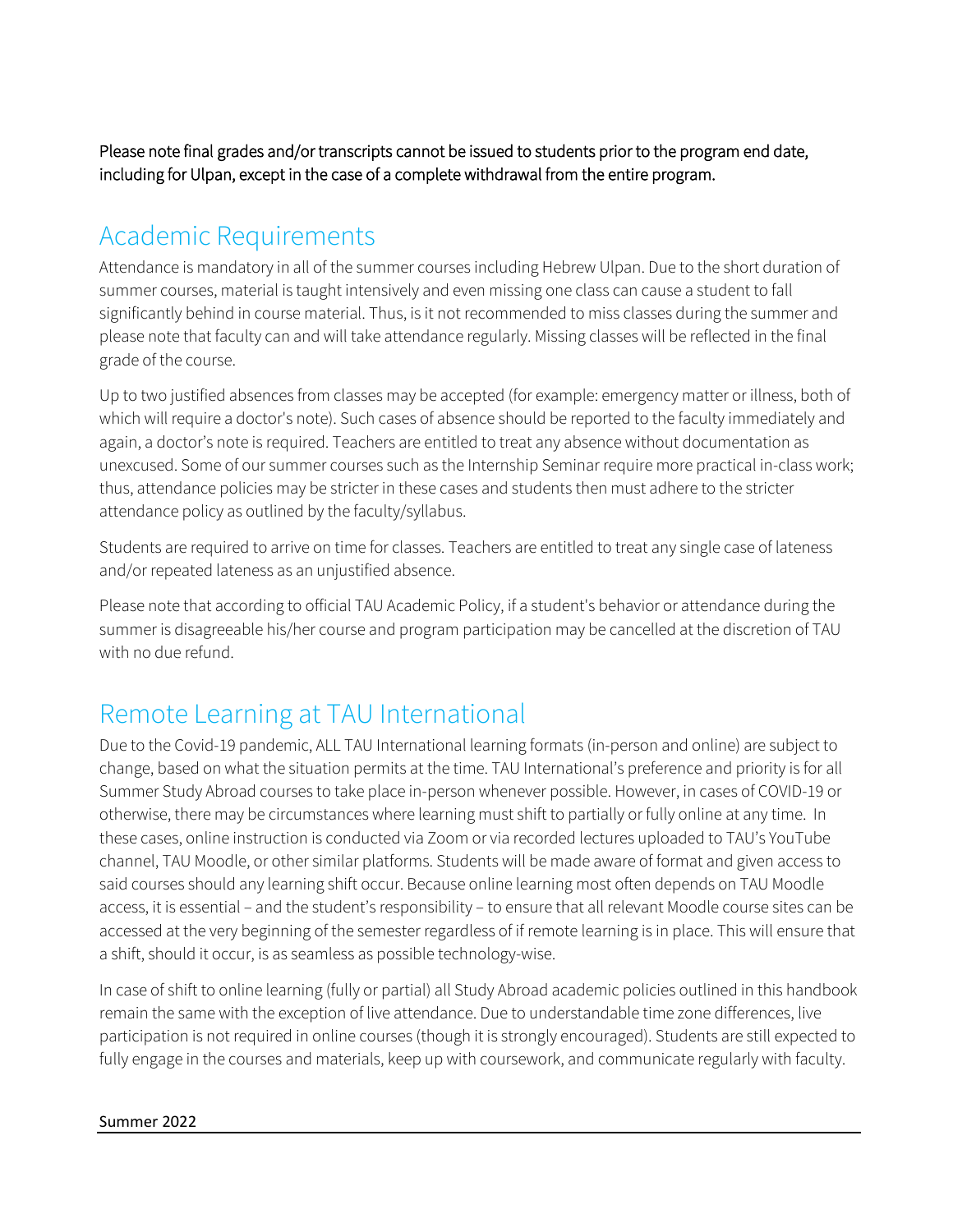In addition to academic policies remaining the same in case of online instruction, so too do tuition fees (i.e. there is no tuition or other academic discount for courses taught online fully or partially).

# Summer Course Syllabi

Current syllabi can be downloaded from each summer program's web site under the "curriculum" tab. Please note that all course materials, dates and course times are subject to change and courses are subject to cancellation without prior notice. PLEASE NOTE: DELIVERING COURSE DESCRIPTIONS/SYLLABI AS REQUESTED TO YOUR HOME UNIVERSITY IS THE STUDENT'S RESPONSIBILITY.

### Course Registration Procedure

All students are automatically registered for their summer courses. Close to arrival and during orientation, students will be given essential information regarding TAU academic policies, procedures, how to use Moodle, downloading and using the TAU courses application, important course dates and more. In addition, we will explain the mandatory online TAU Sexual Harassment Training (mandatory for all TAU students, staff and faculty to complete annually) and students will be emailed instructions for completing this online training. Once complete, the courses can be viewed on the official TAU registration system (MAMTA) as well as on the TAU app.

There is a three-business day add/drop period during the first week of summer courses start dates in which students can change their course selections as desired or as courses are available. After this period ends, students cannot make any adds or course changes to their schedules and any drops after this date will have a W recorded on the TAU transcript.

Note: students with any prior outstanding balance on their TAU Student Financial Account will not be allowed to register for or attend courses. In addition, students with outstanding balances at the end of the program will not be issued a final transcript from TAU unless/until an outstanding balance is cleared.

### TAU Student Account

All TAU International students must create a TAU Student Account. This is separate from the account a student creates in order to apply for a TAU Program (that account is referred to as the TAU International Student Portal). A TAU Student Account will allow a student to see their registration, final grades, classroom locations, and more. It will also grant a student access to Moodle, the TAU course management system that almost all TAU classes will utilize frequently.

To create a TAU Student Account you will first receive an email from **SAteam@tauex.tau.ac.il** prompting you to get started. The email will be sent to you about 6 weeks before you arrive for your program start date. Read this email very carefully and follow the instructions exactly. Save the email for your records as well.

In case of a problem activating your account, please contact the TAU Helpdesk: [+972-3-6408888](tel:%2B972-3-6408888) (WhatsApp: +972 50292 8888) once you arrive to the program.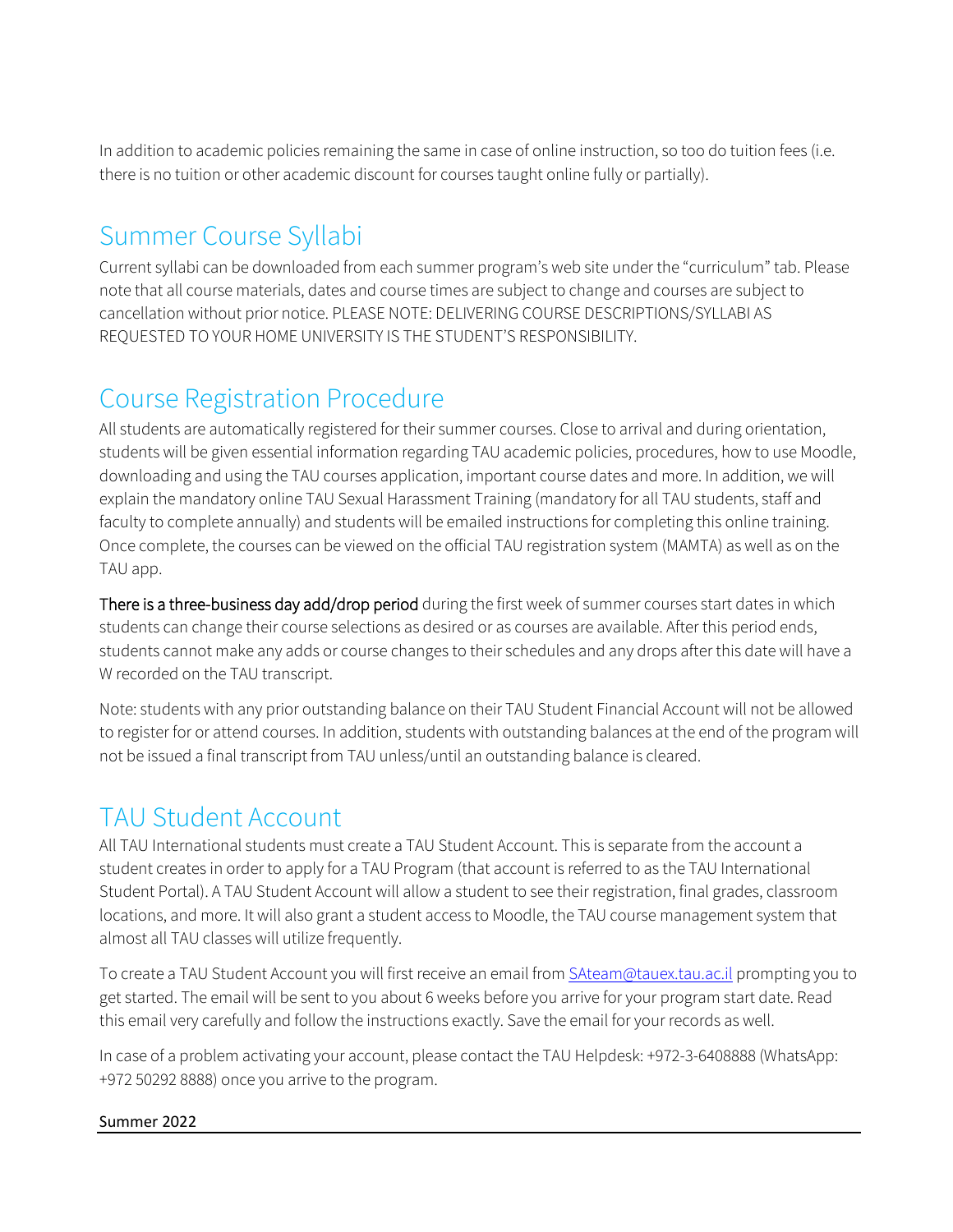# The TAU App

The TAU App allows for students to be able to manage their schedules, view their courses, times, grades, etc. Because this is app is very new, and also because you are summer/study abroad students and not fully matriculated students, there are still some limitations and bugs within the app so - full disclosure - the app is not yet perfect. To download the app, go to your app store and search for TAU – it should be the first app that comes up with the TAU logo inside a white circle inside a black square. Install the app and you will need your login/username which you will receive when you create your TAU student account (you must create your account first)!

Once you enter your login name and password, the you can click on the Academic Info box and then on My Classes to see a list of the courses you are registered for, the times they occur and locations, and also eventually your final grades for the course once posted (approximately 3-4 weeks after the end of classes).

### Sexual Harassment Training

TAU requires an annual online Sexual Harassment Training for all TAU students, faculty and staff. International students may need to complete this training in order to participate in the official registered classes. Students can complete the training only after they open a TAU Student Account. Once created, when a student logs into the TAU Student Account, they will see on the account page a section that lists classes and below the classes listed in English there should appear in Hebrew the Sexual Harassment training link. Click on the link in Hebrew and a subheading in blue will appear. Click on that subheading and it will take you a page where you will then be able to select ENGLISH as an option. Once you have switched to English, you can complete this important training.

### Moodle

With the exception of Ulpan, all students will have access to Moodle, the online course management system used at Tel Aviv University. Users can access course materials and activities, grades, and communicate with lecturers and other students in the program. The majority of the TAU International faculty actively use their Moodle sites so it's important for students to understand the platform and be familiar with it, as well as regularly access it. Moodle login information and instructions will be emailed to students once they are officially registered for courses.

You can view a Moodle tutoria[l here](http://moodle.tau.ac.il/?lang=en) in English.

### Forwarding your TAU Email

All students have a TAU email account that gets created when you open your TAU Student Account. Once you arrive on campus, we will email you instructions for how to forward your TAU email account to whatever email you check most often. It is essential that you complete this so you can receive important emails and alerts from your faculty and Moodle throughout the semester. If you have any trouble with the email forwarding, or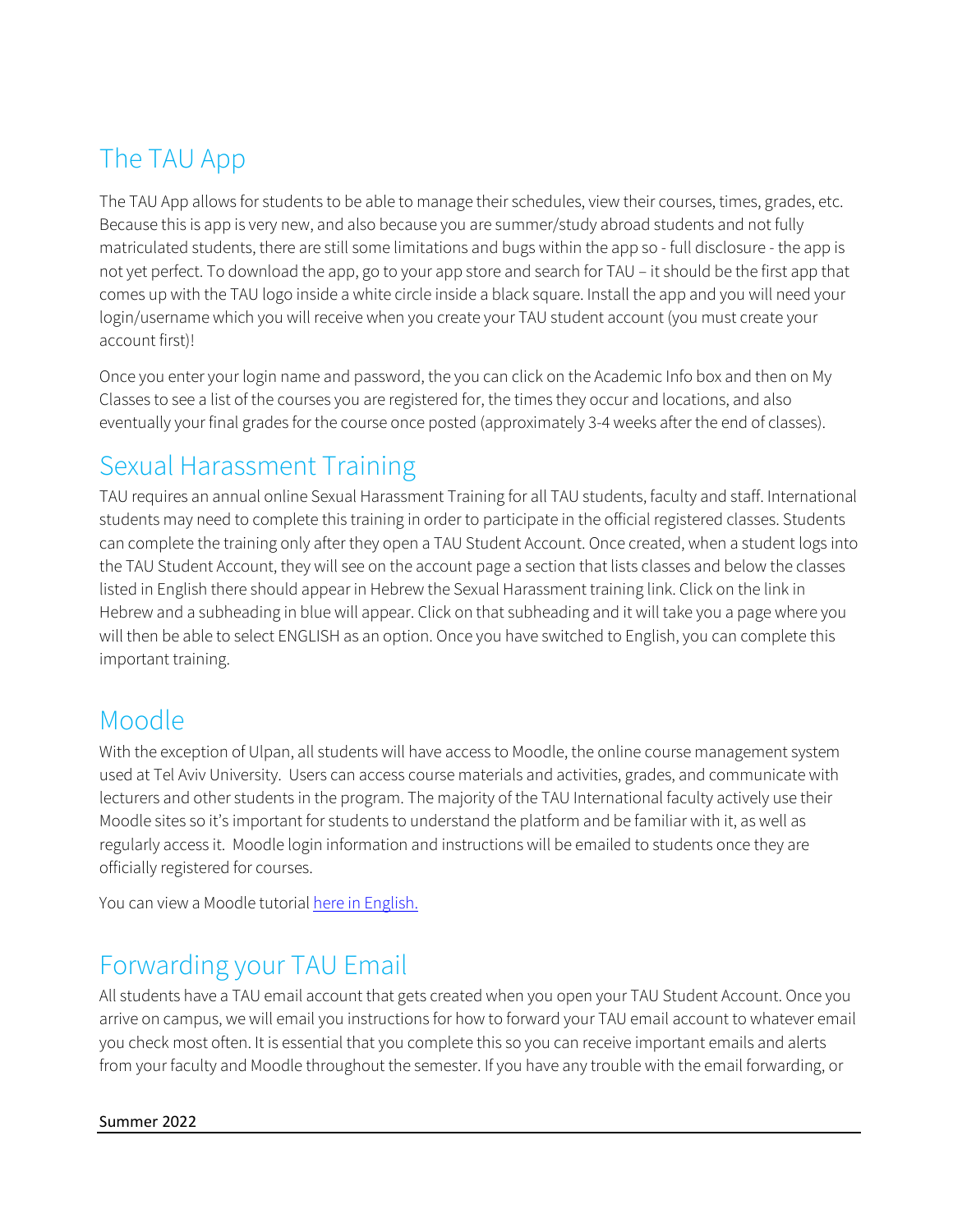your password with your TAU Student Account, please contact the Help Desk of TAU-IT once you arrive in Tel Aviv at [03-6408888](tel:%2B972-3-6408888) between the hours of 9-4, Sun-Thurs.

### Withdrawal from Courses

All students must inform the TAU Academic Team in writing (email) of their decision to drop a course by the drop deadline which for summer courses is three business days after courses begin. The email address where this declaration can be sent i[s tauiacademic@tauex.tau.ac.il.](mailto:tauiacademic@tauex.tau.ac.il) For students who drop a course after the drop deadline a (W) Withdrawal will be recorded on the final transcript. All withdrawals from courses and/or programs are subject to the official [TAU International Refund Policy.](https://international.tau.ac.il/refund_policy)

NOTE: Study Abroad students in the Summer Short or Long Ulpan cannot withdraw from the mandatory Ulpan unless the student is withdrawing from the entire Study Abroad Program during the Ulpan period and departing from TAU.

### Auditing Courses

TAU International does not allow the auditing of any TAU International courses. In addition, TAU International students are not permitted to audit any regular TAU courses including courses in the BA or BSC programs.

### Pass / Fail Grading Option

Students may take their summer course(s) on a Pass/Fail basis providing their home school approves of this. At TAU, above a 60% is considered a PASS and a 59% and below is considered a FAIL. It will be important for students to mention this to their home schools when checking on approval. Students are required to report this Pass/Fail decision in writing (email) to the TAU Academics Team at [tauiacademic@tauex.tau.ac.il.](mailto:tauiacademic@tauex.tau.ac.il)

Again, universities have different policies about the acceptance of Pass/Fail grades. Students must consult with their home university advisors regarding the acceptance of Pass/Fail grades instead of letter/number grades. Home schools may have different policies and deadlines for Pass/Fail grades and the ability to transfer these back to the home school.

Once a Pass/Fail grade is entered into a student's record at TAU, it can never be changed to a letter grade, and vice versa.

### Incomplete Courses

Students who fail to complete any of the course requirements during the period of instruction and/or the given deadline for the submission of a final exam (in cases of take-home papers or exams) will have an (INC) Incomplete recorded on their transcript. The INC will automatically change to an F (Failure) after six weeks beyond the last date of the course in cases where course requirements are not completed by this time. The six week INC "grace period" first requires the approval of the professor and TAU International; it is not granted automatically. It is the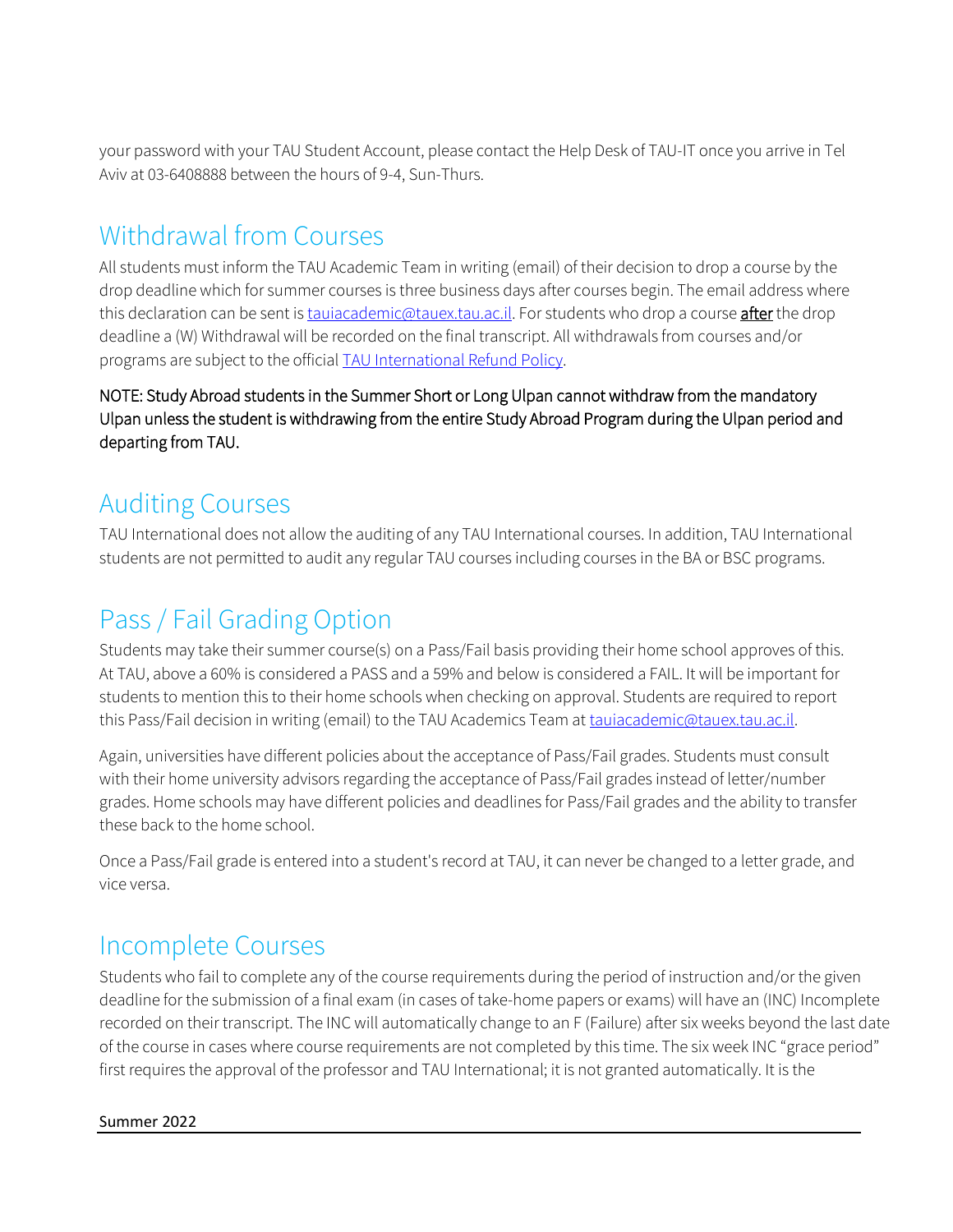responsibility of the student to notify both the professor and the TAU International Office of the reason for the incomplete and the estimated date of completion within the six week INC period. If the professor and the Academic Committee agree, a student may go on to complete the course requirements; the incomplete grade (INC) will be changed accordingly should requirements be met satisfactorily within the six-week grace period. If there is no agreement or discussion, the grade will be an automatic Failure (F).

### TAU Grading Scale

The following is the grading system of Tel Aviv University International:

|  | $A+ = 97-100\%$ |  | $B - = 80 - 82\%$ | $D = 63 - 66%$      |
|--|-----------------|--|-------------------|---------------------|
|  | $A = 93-96%$    |  | $C_{+}$ = 77-79%  | $D = 60-62%$        |
|  | $A - = 90-92\%$ |  | $C = 73-76%$      | $F = 59%$ and under |
|  | $B+ = 87-89%$   |  | $C_{-}$ = 70-72%  |                     |
|  | $B = 83 - 86%$  |  | $D+ = 67-69%$     |                     |

### Code of Honor and Academic Integrity

Students are expected to abide strictly by the Tel Aviv University and Tel Aviv University International Code of Honor:

Students in the program are expected to act with integrity and honesty and hold their fellow students to the same standard. As such the school and university administration will not under any circumstance tolerate cheating, plagiarism, fabrication, aiding and abetting dishonesty, falsification of records and official documents or any other act which could compromise a student's academic integrity.

Plagiarism: Submitting material that in part or whole is not entirely your work without attributing those same portions to their correct source.

Cheating: Using unauthorized notes, study aids or information from another student, student's paper, or student's electronic equipment (including but not limited to: phones, computers, and blackberry's) on an examination; altering a graded work after it has been returned, then re-submitting the work; allowing another person to do your work and submitting that work under your name; or submitting identical or similar papers for credit in more than one course without getting prior permission from the course instructors.

Fabrication: Presenting data in a piece of work that was not gathered in accordance with guidelines defining the appropriate methods of collecting or generating data and failing to include a substantially accurate account of the method by which the data was gathered or collected.

Aiding and Abetting Dishonesty: Providing material or information to another person with knowledge that this material or information would be used improperly.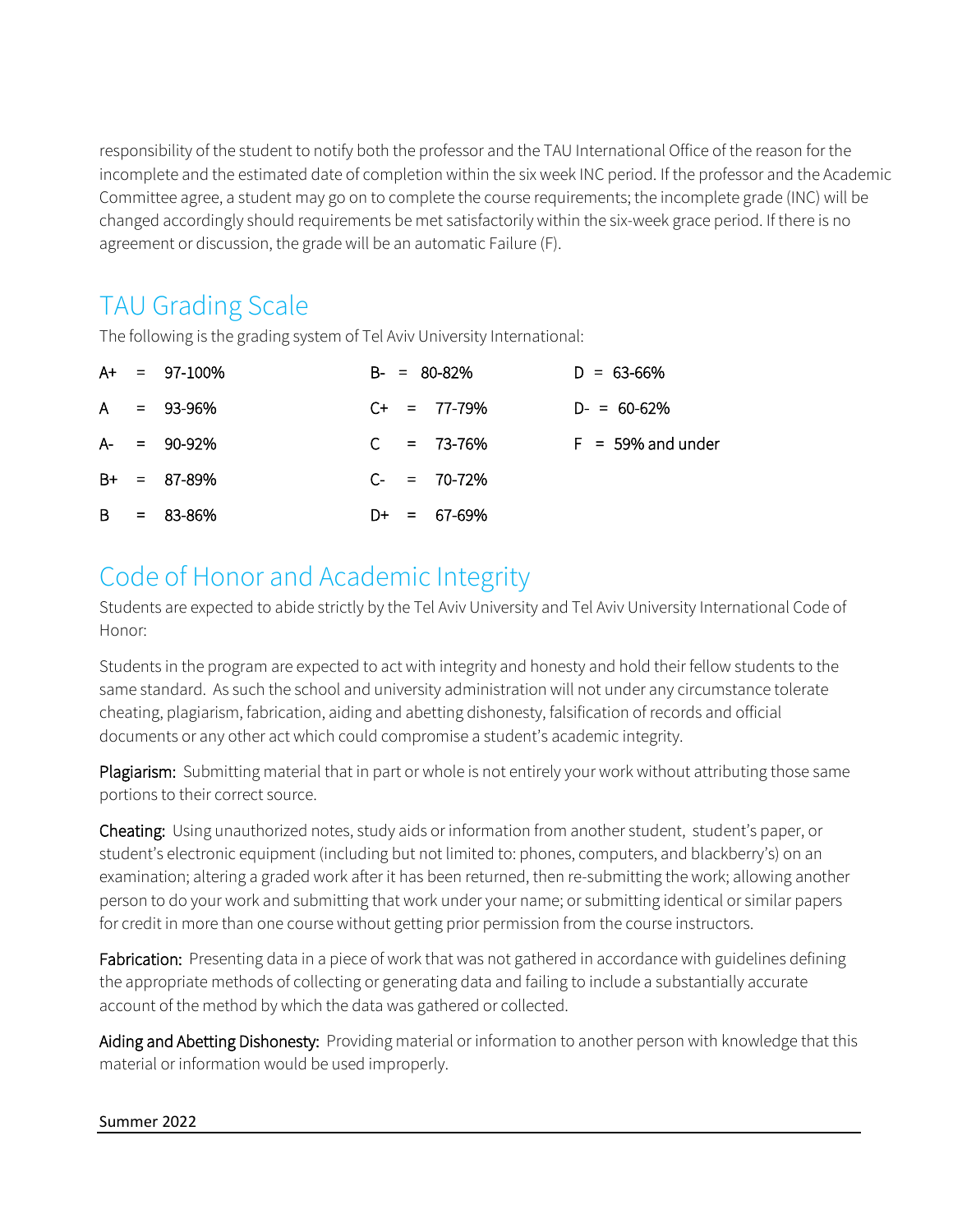Falsification of Records and Official Documents: Altering documents affecting academic records; forging signature of authorization or falsifying information on an official academic document, grade report, or any other document designed to ensure that a student meets or gains exemption from a program or university regulation.

Should a student violate the Code of Honor, the administration will review their case. This may lead to termination from the program, and expulsion from Tel Aviv University.

## Right to Grade Appeal

Students have the right to appeal the results of a written examination or paper within two weeks from the day the papers or exams are returned. If there has been no appeal during that period, the grade is final. In addition, students have the right to appeal a final course grade within two weeks from the day the final grade is given. If there has been no appeal during that period, the grade is final. The appeals process is below:

- 1) Upon receiving the grade, the student must first email directly with the professor in order to understand from her/him exactly why this grade was received and also make sure it wasn't an error of some sort.
- 2) If, following that, the student still wishes to appeal, the student must submit a formal request for appeal along with a detailed written explanation of the reason for appeal (and any supporting documentation) to *[tauiacademic@tauex.tau.ac.il](mailto:tauiacademic@tauex.tau.ac.il)* within two weeks of the paper, exam or final grade as described above.
- 3) Once the appeal request is submitted, the TAU Academic Team will request also that the instructor and/or any relevant TAU parties to also submit documentation from their perspective to [tauiacademic@tauex.tau.ac.il.](mailto:tauiacademic@tauex.tau.ac.il)
- 4) Once both sides have presented information, the case will be brought to the TAU International Academic Committee which is an objective committee consisting of faculty from various department across the university. The committee will review the case and issue a decision within 30 business days of the appeal request.
- 5) Once a decision is reached by the committee, the decision is sent to the student by [tauiacademic@tauex.tau.ac.il](mailto:tauiacademic@tauex.tau.ac.il) and the decision made is final (there is no opportunity for a re-appeal).

Please note this same appeals process also applies to any student taking a TAU International Study Abroad or Hebrew course, regardless of if they are Exchange students, BA students, BSC students, or Study Abroad students. Similarly, please note the BA or BSC courses, as well as regular TAU university courses, follow their own grade appeal procedures and any students taking these types of courses are subject to the procedures, rules and regulations of these programs when it comes to grade appeals.

#### Learning Accommodations

In accordance to University guidelines, students with learning disabilities or accommodation requests must submit official documentation from their home country / university (translated into English by notary) to TAU International in advance of arrival describing in detail any specific needs they have. Students must also bring a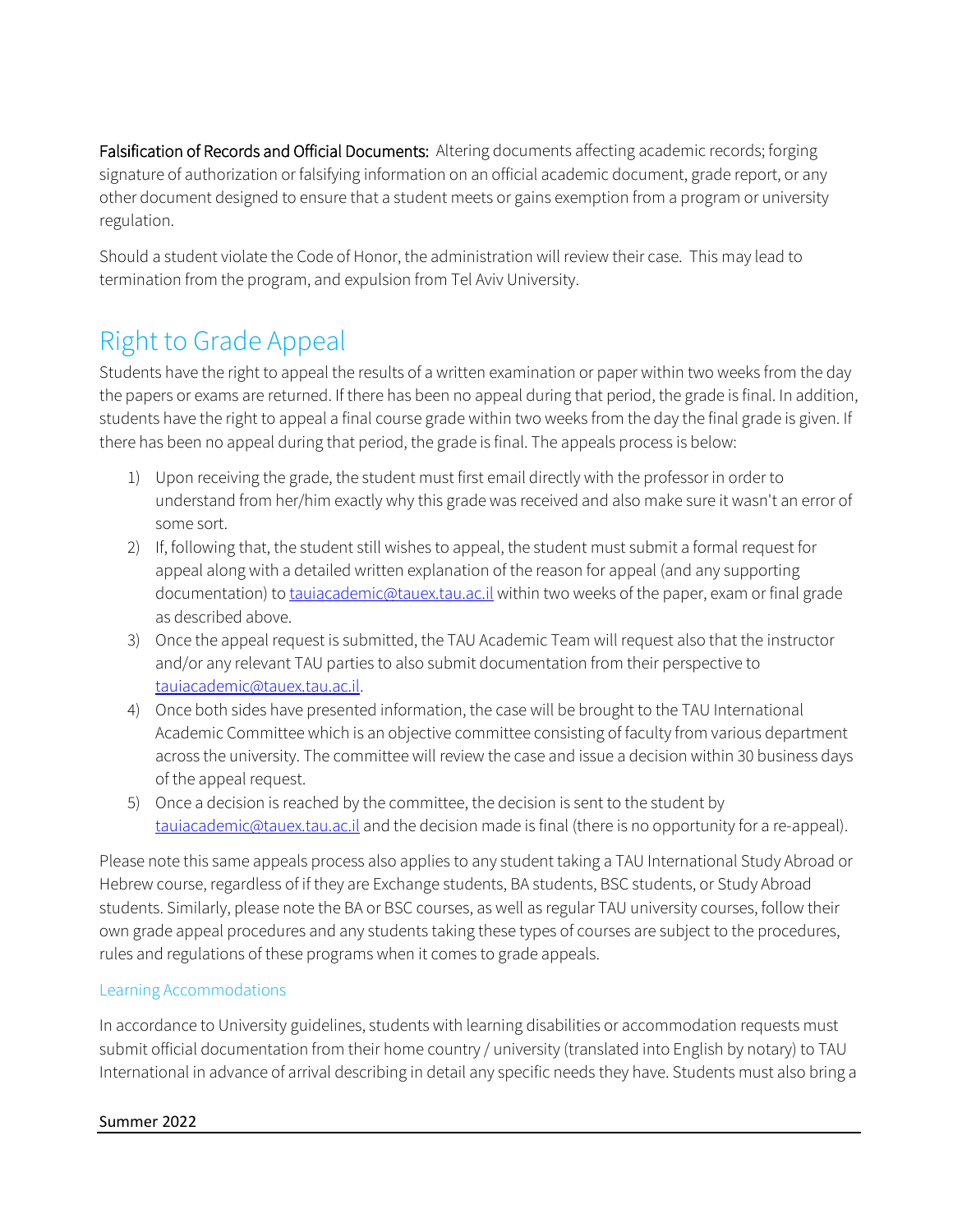copy of this documentation with them on-site and give it to their faculty on the first day of class while introducing themselves so that the faculty know who they are and what sorts of needs they may have. Without official documentation, TAU may not be able to honor accommodation support. With supporting documentation, TAU International and its faculty cannot guarantee that all accommodations received at the home school can be similarly met at TAU but certainly does the best it can to make any suitable accommodations possible. For example, TAU is usually not able to offer note-taking services in English or advance viewing of classroom presentations, exams, or assignments.

It may be an option to provide a student with additional tutoring or support outside the classroom as needed. Students should be aware that this additional support cannot be guaranteed and is based on teacher availability in the subject as well as the specific student level. If available, the cost of additional tutoring or support will be the sole responsibility of the student.

# TAU Writing Center Assistance

TAU's Writing Center in the Division of Foreign Languages gives students the opportunity to improve their academic writing skills in English at any stage of their studies and writing. The division offers individualized sessions with professional, experienced tutors in a supportive peer-based environment. During these sessions, tutors will address personal and academic writing strengths and challenges, empowering students to improve academic performance at all levels.

The division is made of experienced and dedicated TAU faculty members and graduate students in the field of teaching English as a foreign language. All are involved in teaching and researching academic writing from the undergraduate to the doctoral level. As such, teachers provide several types of tutoring, support, guidance and feedback, in groups or private lessons. For more information, please visit our website or Facebook page. Feel free to contact us at[: writingcenter@post.tau.ac.il](mailto:writingcenter@post.tau.ac.il)

The Division of Foreign Languages at Tel Aviv University offers tutoring in English for students with special English needs. For more information, please contact Elana Spector-Cohen, Head of English Programs, Division of Foreign Languages at [espector@post.tau.ac.il.](about:blank)

### Hebrew (Ulpan) Regulations

1. Attendance: Given that this is an intensive Hebrew course, attendance is mandatory. Up to three days of justified absence from classes will be accepted (e.g.: emergency matter, doctor's note). Such cases of absence should be notified to your Hebrew teacher immediately. Students are required to arrive on time for classes (inperson and online). Teachers are entitled to treat any single case of lateness and/or repeated lateness as an unjustified absence.

*If the Covid-19 pandemic results in continued online classes, students are attending from outside Israel are required to inform the Hebrew Center Ulpan of their whereabouts, and attendance regulations based on a case-by-case basis.*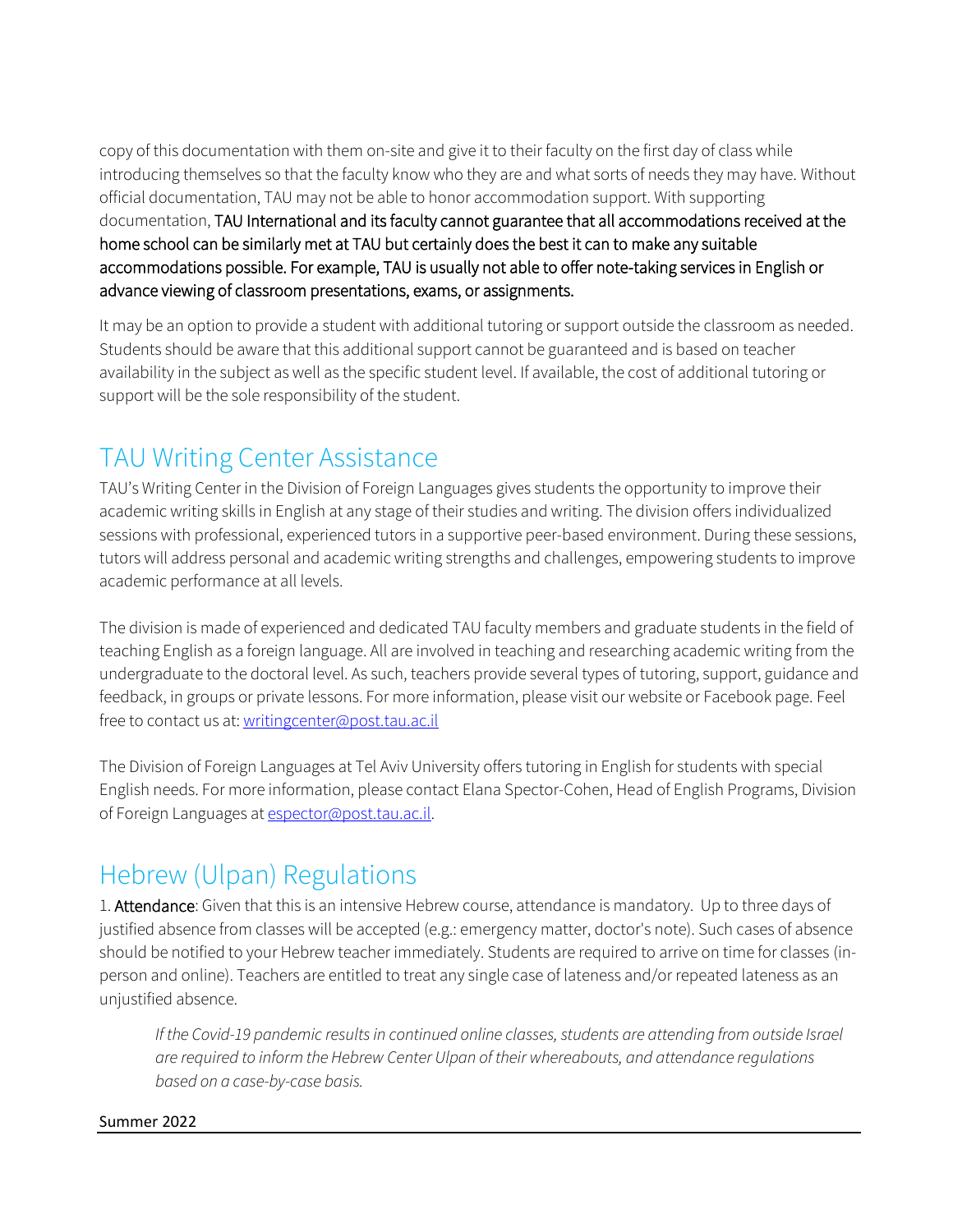#### *Students are required to attend Hebrew live online Hebrew courses if it calls for it due to Covid. Otherwise students should come to campus for in-person learning.*

2. Homework: Home assignments are part of the course. Students who do not prepare their home assignments will be considered as not having met the requirements of the course.

3. Exams: The course will consist of a weekly or bi-weekly exam and a final – all of these are in-class/online exams. Exams cannot be given on dates other than they are scheduled for.

Students, who have two or more unjustified absences in a given week, cannot take the weekly exam. Nonparticipation will result in exam failure.

4. Switching Classes or Levels: Can only be done with permission of instructor and the Hebrew Department. If a student is having difficulty in a Hebrew course, he/she must first speak with the Hebrew instructor who will consult the department before making a decision on the most appropriate placement for the student. Students are not allowed to switch classes or levels without explicit permission and instruction from the instructors/Hebrew department.

| Percentage | Assignment                                                                           | Comments                                                                                                                                                                                                                                                                                                                                                                                                 |
|------------|--------------------------------------------------------------------------------------|----------------------------------------------------------------------------------------------------------------------------------------------------------------------------------------------------------------------------------------------------------------------------------------------------------------------------------------------------------------------------------------------------------|
| 10%        | Attendance                                                                           | Up to three days of justified absence from classes will be<br>accepted (e.g.: emergency matter, doctor's note). Past the<br>approved absence, 2 points per missed class will be deducted<br>from the final grade.<br>Arrival on time-students will not be permitted to enter<br>class late. Entering the class will only be permitted during<br>breaks and an absence will be written up to the student. |
| 10%        | Participation and<br>teacher's<br>evaluation                                         | Including: active participation in class and handing in<br>homework assignments<br>The use of cell phones during class is strictly prohibited                                                                                                                                                                                                                                                            |
| 45%        | Written<br>assignments<br>and/or Exams<br>(Exams are in-<br>class/online,<br>always) | Short Ulpan-3-4 in-class/online exams and/or writing<br>assignments<br>Long Ulpan-5-6 in-class/online exams and/or writing<br>assignments<br>Summer course-5-6 in-class/online exams and/or writing<br>assignments                                                                                                                                                                                       |

5. Grades: The final grade is made up as follows: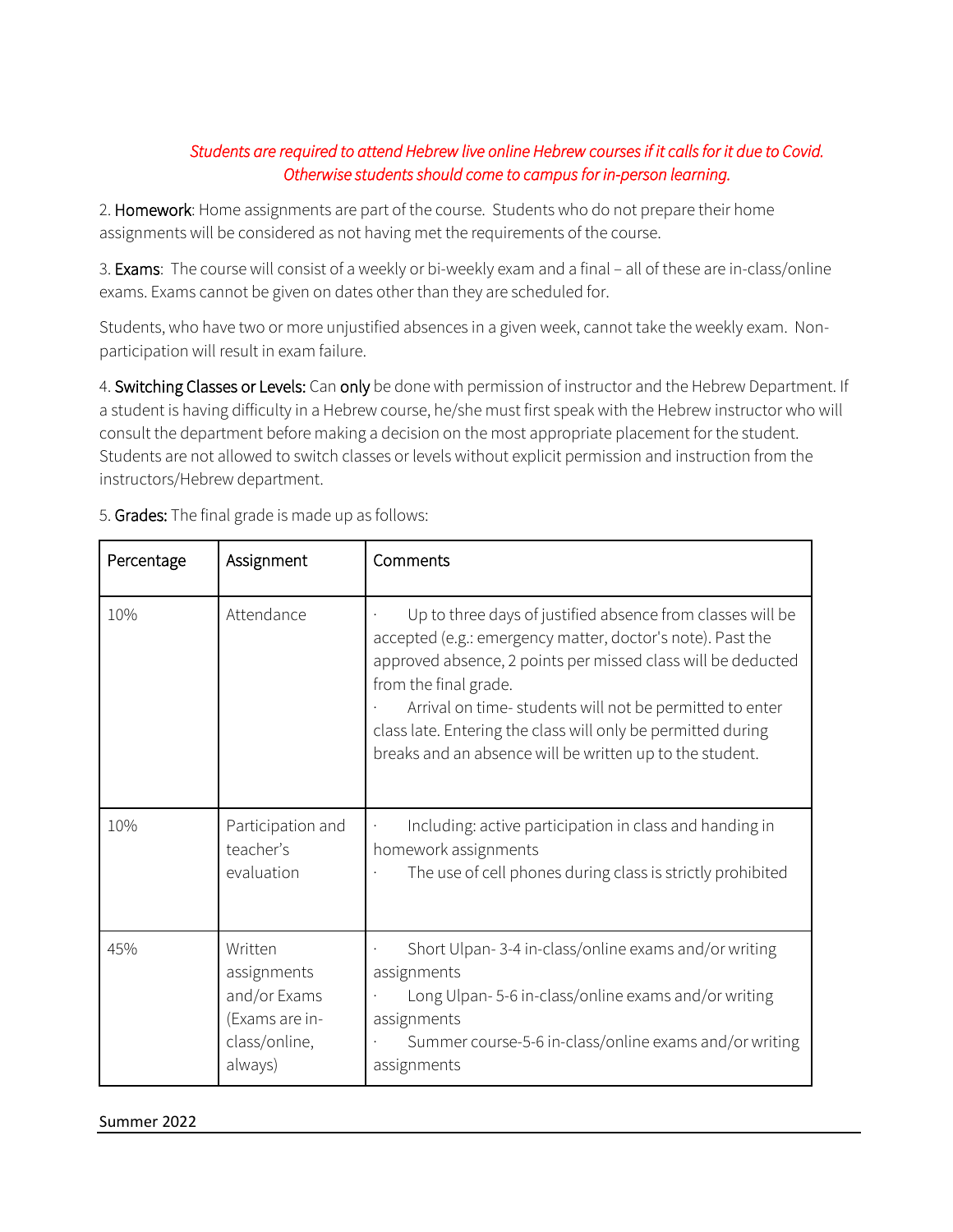|     |                          | NOTE: There will be an exam on the last day of class, so do not<br>plan to depart early if you want to take the final exam! |
|-----|--------------------------|-----------------------------------------------------------------------------------------------------------------------------|
| 35% | Final Exam (in<br>class) | In class (held on the last day of class)                                                                                    |

All Hebrew syllabi can be found onlin[e here.](https://international.tau.ac.il/Intensive_Hebrew_Ulpan/?id=term-0) If students have questions about anything regarding Ulpan, Hebrew Studies, etc. they should be in touch directly with the Hebrew Department:

> Hebrew Studies Center Chaim Levanon Street 30 Emails: [hebrewcenterta@gmail.com](mailto:hebrewcenterta@gmail.com) [ron@tauex.tau.ac.il](mailto:ron@tauex.tau.ac.il)

NOTE: It may be an option to provide a student with additional Hebrew tutoring outside the classroom as needed. Students should be aware that this additional support cannot be guaranteed and is based on teacher availability at the specific student level. If available, the cost of additional tutoring will be the sole responsibility of the student.

## Hebrew Ulpan and Hebrew Semester Classes – Additional Regulations

- For Study Abroad students attending Fall semester at TAU, attendance in Ulpan is mandatory. As Ulpan is an essential component to the overall study abroad experience, students who miss more than three Ulpan classes may be dismissed from the entire study abroad program.
- Students cannot switch levels or classrooms on their own. They must first consult their teacher, and following that must receive Hebrew department permission as well.
- Study Abroad students cannot withdraw from the mandatory Ulpan unless the student is withdrawing from the entire Study Abroad Program during the Ulpan period and departing entirely from TAU.
- Ulpan cannot be taken Pass/Fail under any circumstances.
- During all Hebrew Ulpans and courses the offering of advanced and upper level courses (beyond Level 8) is never guaranteed and is often not known prior to the course start date whether or not these levels are possible to offer. In addition, if these levels are offered, they are usually offered in a different format from the other courses; meaning, they are offered for less hours and days per week, and the courses may run according to different dates than the usual Hebrew courses. If students anticipate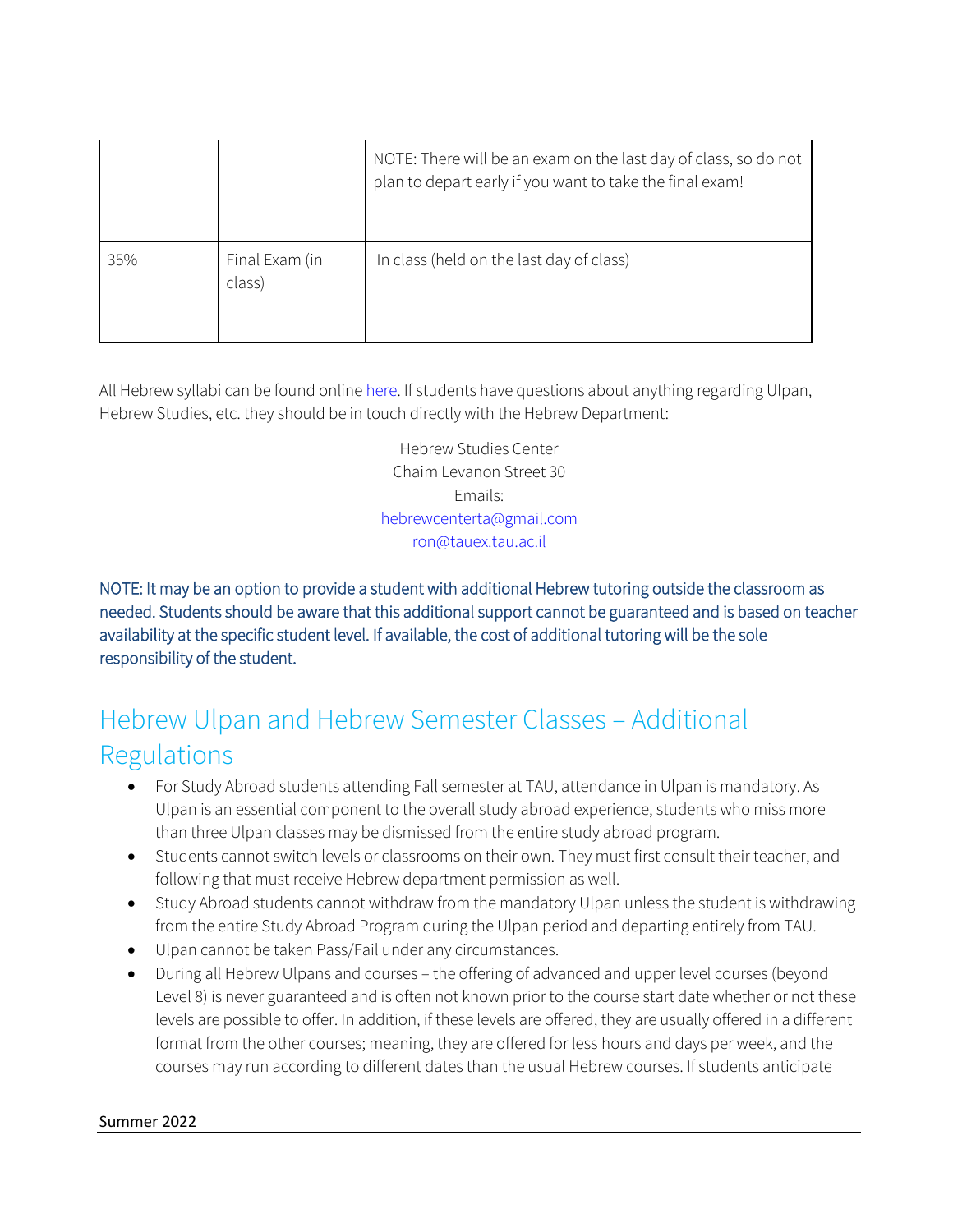that they will be in a more advanced level, it is their responsibility to understand this information and communicate any questions or concerns regarding this prior to application.

- Ulpan moves very quickly and it is essential to keep up. Do not wait for help talk to your teacher right away if you feel you are falling behind. It may be an option to provide a student with additional Hebrew tutoring outside the Ulpan classroom as needed (this is only an option for students who are enrolled in Hebrew Ulpan or a Hebrew semester class; not available for Independent Study). Students should be aware that this additional support cannot be guaranteed and is based on teacher availability at the specific student level. If available, the cost of additional tutoring will be the sole responsibility of the student.
- For any other issues with Ulpan, please speak first to the teacher. He/she will direct the situation from there as necessary.
- Ulpan is transcripted as part of the overall study abroad program. There is no option to transcript separately or to remove Ulpan or any Hebrew class taken from the overall TAU transcript.
- If you are interested in continuing to take a Hebrew course after Ulpan as one of your semester classes, please note that in addition to selecting this option on your Course Registration Form, you must also inform your Hebrew Ulpan teacher during the last week of the intensive Ulpan. Note that not all levels of Hebrew are offered during the semester; it will depend on student enrollment numbers.

### Course Evaluations

At the end of the summer program, it is required that students complete a mandatory Course Evaluation for each class taken. The Course Evaluation Form will be emailed to students by the TAU Academic Team prior to the end of the program. Again, you will need to complete one Course Evaluation for each course that you took. These evaluations are anonymous and are critical for us as we decide how to shape our future programming and curriculum for the next group of students; to that end, we thank students in advance for completing these evaluations carefully and thoughtfully.

If, at any time, students have feedback regarding a course they are encouraged to speak directly with the faculty member. Should a satisfactory outcome not be obtained, students can email the TAU Academic Team at [tauiacademic@tauex.tau.ac.il.](mailto:tauiacademic@tauex.tau.ac.il)

# Email Policy

TAU International requires students to check their email (the one they provided us on the Student Portal and/or Student Contact Information Form) on a regular basis. TAU Academics Team sends out request updates, news and reminders via email so it is essential the student remains in touch and it is the student responsibility to do so.